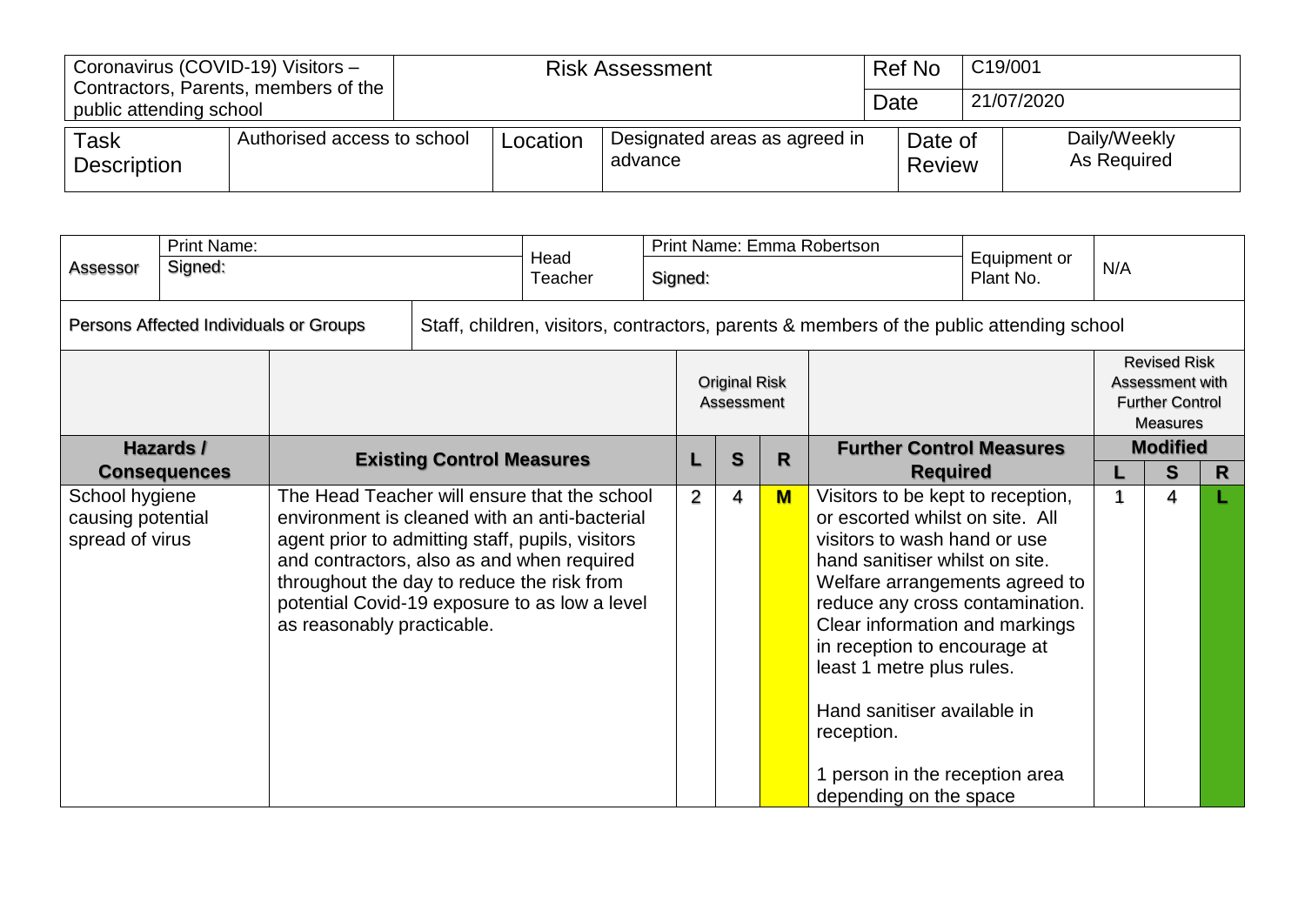| Coronavirus (COVID-19) Visitors - | Contractors, Parents, members of the |          | <b>Risk Assessment</b>                   | Ref No                   | C19/001                     |
|-----------------------------------|--------------------------------------|----------|------------------------------------------|--------------------------|-----------------------------|
| public attending school           |                                      |          |                                          | Date                     | 21/07/2020                  |
| Task<br><b>Description</b>        | Authorised access to school          | Location | Designated areas as agreed in<br>advance | Date of<br><b>Review</b> | Daily/Weekly<br>As Required |

|  |  | available, while remainder of<br>visitors wait outside until the<br>visitor in reception has been<br>processed and has left the<br>reception area.                                                               |  |  |
|--|--|------------------------------------------------------------------------------------------------------------------------------------------------------------------------------------------------------------------|--|--|
|  |  | Where multiple visitors can be<br>safely accommodated while<br>maintaining social distance, no<br>more chairs than required etc.<br>should be available and all<br>chairs should be no closer than<br>1+m apart. |  |  |
|  |  | 1+m distance markers should<br>be overtly displayed including<br>instructions to tell visitors where<br>to STOP & WAIT until they can<br>be dealt with.                                                          |  |  |
|  |  | To prevent forearm or sleeve<br>contact against signing in books<br>or finger contact on electronic<br>touch screens, all signing in and<br>out will be carried out by the<br>reception staff.                   |  |  |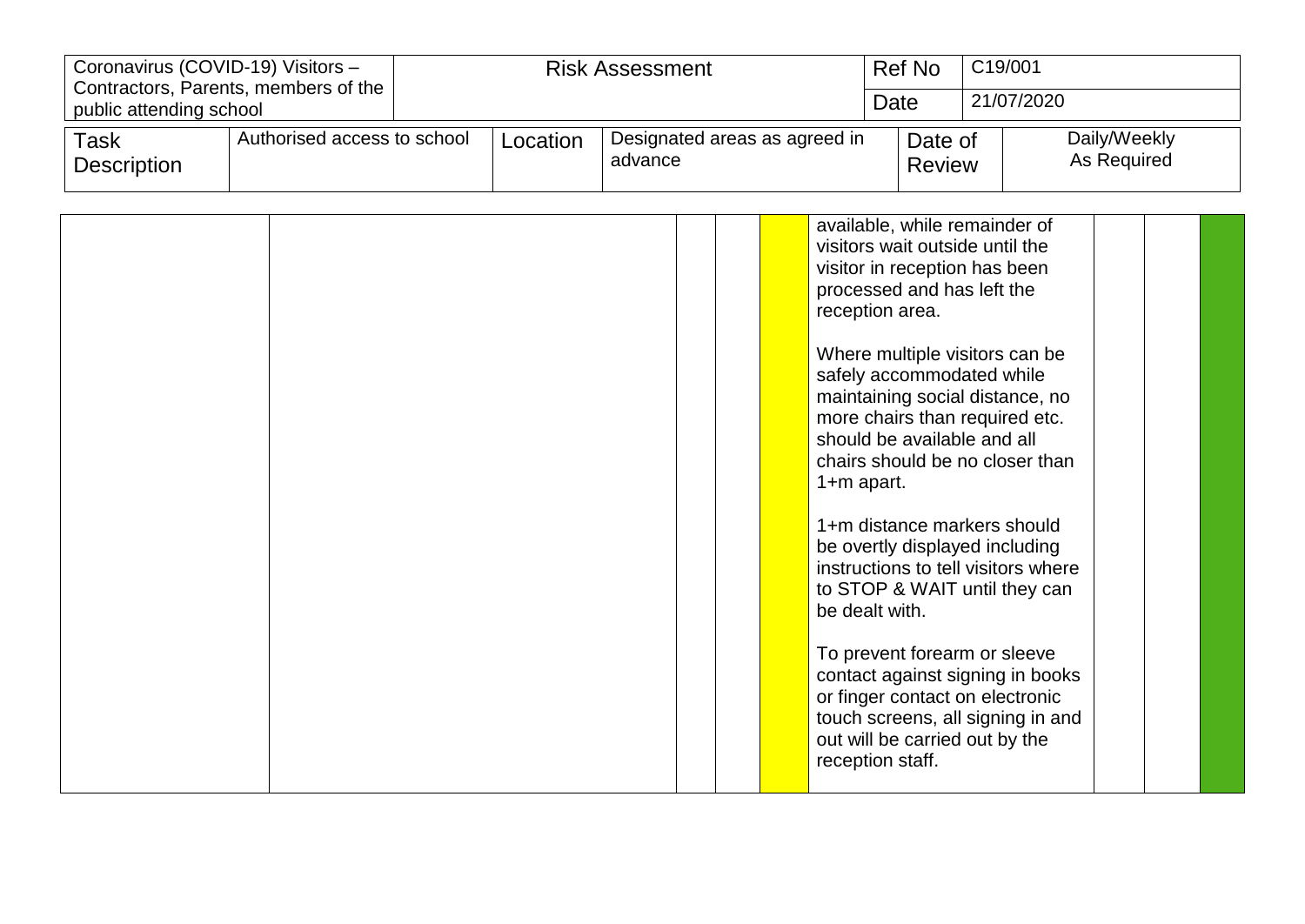| Coronavirus (COVID-19) Visitors - | Contractors, Parents, members of the |          | <b>Risk Assessment</b>                   | <b>Ref No</b>            | C19/001                     |
|-----------------------------------|--------------------------------------|----------|------------------------------------------|--------------------------|-----------------------------|
| public attending school           |                                      |          |                                          | Date                     | 21/07/2020                  |
| Task<br><b>Description</b>        | Authorised access to school          | Location | Designated areas as agreed in<br>advance | Date of<br><b>Review</b> | Daily/Weekly<br>As Required |

| Visitors who are<br>shielding or vulnerable              | Visitors advised in advance not to visit the<br>school if they have a medical condition which<br>will put them at specific risk.                                                                                                                                                                                            |   | 5              |     | If a member of the team<br>identifies a visitor may be at<br>higher risk, alternative<br>arrangements are made to<br>assist the individual (e.g. work<br>sheets posted) so they can<br>leave the site at the earliest<br>opportunity                 |   | 5 |     |
|----------------------------------------------------------|-----------------------------------------------------------------------------------------------------------------------------------------------------------------------------------------------------------------------------------------------------------------------------------------------------------------------------|---|----------------|-----|------------------------------------------------------------------------------------------------------------------------------------------------------------------------------------------------------------------------------------------------------|---|---|-----|
| Pre-arranged meetings                                    | Any visitor entering the school will be required<br>to wash/sanitise hands before they pass<br>through reception.<br>Visitors who are due to meet a member of staff<br>should have pre-arranged appointments and<br>be safely escorted to a room large enough to<br>provide adequate segregation.                           | 3 | $\overline{4}$ | $M$ | Cleaning schedule in place to<br>avoid contamination involving<br>surfaces visitors may have<br>touched.                                                                                                                                             | 2 | 4 | $M$ |
| Visitors at risk, or<br>posing a risk whilst on<br>site. | All staff & visiting contractors will only be<br>allowed to enter the school under<br>arrangements of the Head of School (or<br>deputy).<br>In the event that Covid-19 preventative<br>measures are determined to have been<br>compromised, the Head of School will stop the<br>activity and any persons suspected of being | 3 | 4              | $M$ | All staff & visiting contractors<br>who suspect that they may be<br>infected or have been confirmed<br>as infected will not attend<br>school.<br>If a visitor does become unwell<br>or reports symptoms, they will<br>need to leave the site safely. | 2 | 4 | M   |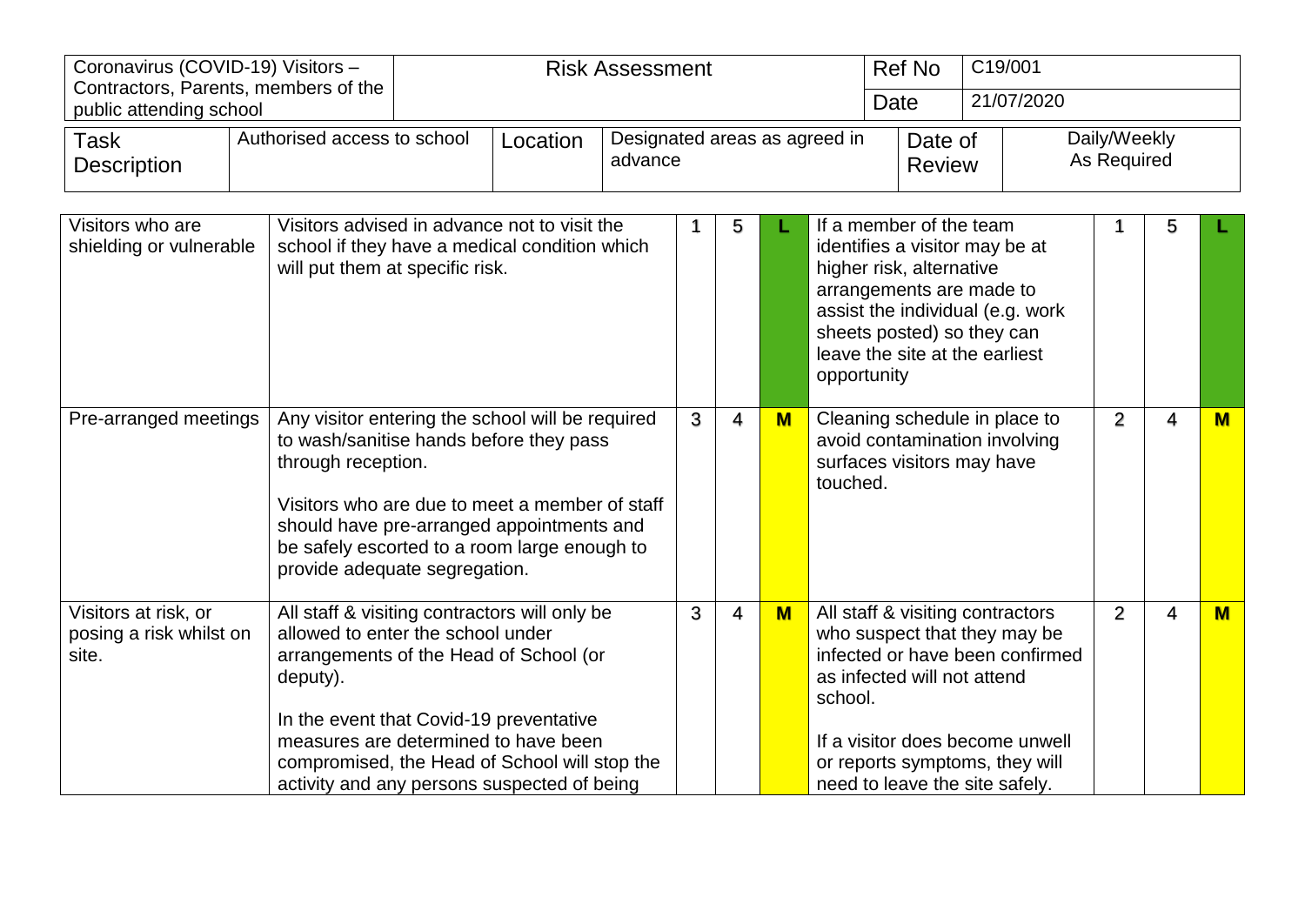| Coronavirus (COVID-19) Visitors - |                                      |          | <b>Risk Assessment</b>                   | <b>Ref No</b>            | C19/001                     |
|-----------------------------------|--------------------------------------|----------|------------------------------------------|--------------------------|-----------------------------|
| public attending school           | Contractors, Parents, members of the |          |                                          | Date                     | 21/07/2020                  |
| Task<br><b>Description</b>        | Authorised access to school          | Location | Designated areas as agreed in<br>advance | Date of<br><b>Review</b> | Daily/Weekly<br>As Required |

|                                                       | infected will be asked to leave the premises to<br>carry out appropriate action such as self-<br>isolation and seek medical confirmation. The<br>area will be cleaned using an antibacterial<br>agent and will not be repopulated until the area<br>is determined to be safe.<br>All staff & visiting contractors acknowledge that<br>they have a duty to follow all government<br>Covid19 related instructions and guidance.<br>Contractors will be expected to present their<br>own Covid-19 prevention risk assessment to<br>the school before commencement of their<br>work. |   |   |   | Cleaning will need to be in place<br>to cover the area they have<br>been.<br>If a member of staff is required to<br>be in close contact, PPE Is in<br>place and staff have being given<br>instruction on how to use, store,<br>clean and dispose.<br><b>Ongoing Monitoring</b><br>*See PPE Matrix. |   |   |     |
|-------------------------------------------------------|----------------------------------------------------------------------------------------------------------------------------------------------------------------------------------------------------------------------------------------------------------------------------------------------------------------------------------------------------------------------------------------------------------------------------------------------------------------------------------------------------------------------------------------------------------------------------------|---|---|---|----------------------------------------------------------------------------------------------------------------------------------------------------------------------------------------------------------------------------------------------------------------------------------------------------|---|---|-----|
| Contactors/visitors<br>catching or spreading<br>virus | Visiting contractors will be given a designated<br>entry / egress door and will directly proceed to<br>/ return from their assigned place of work and<br>not visit a part of the building which is not<br>essential for their task.<br>Staff and visiting contractors are instructed to<br>wash and dry their hands thoroughly on entry<br>and exit and as appropriate throughout the<br>day.                                                                                                                                                                                    | 3 | 4 | M |                                                                                                                                                                                                                                                                                                    | 2 | 4 | $M$ |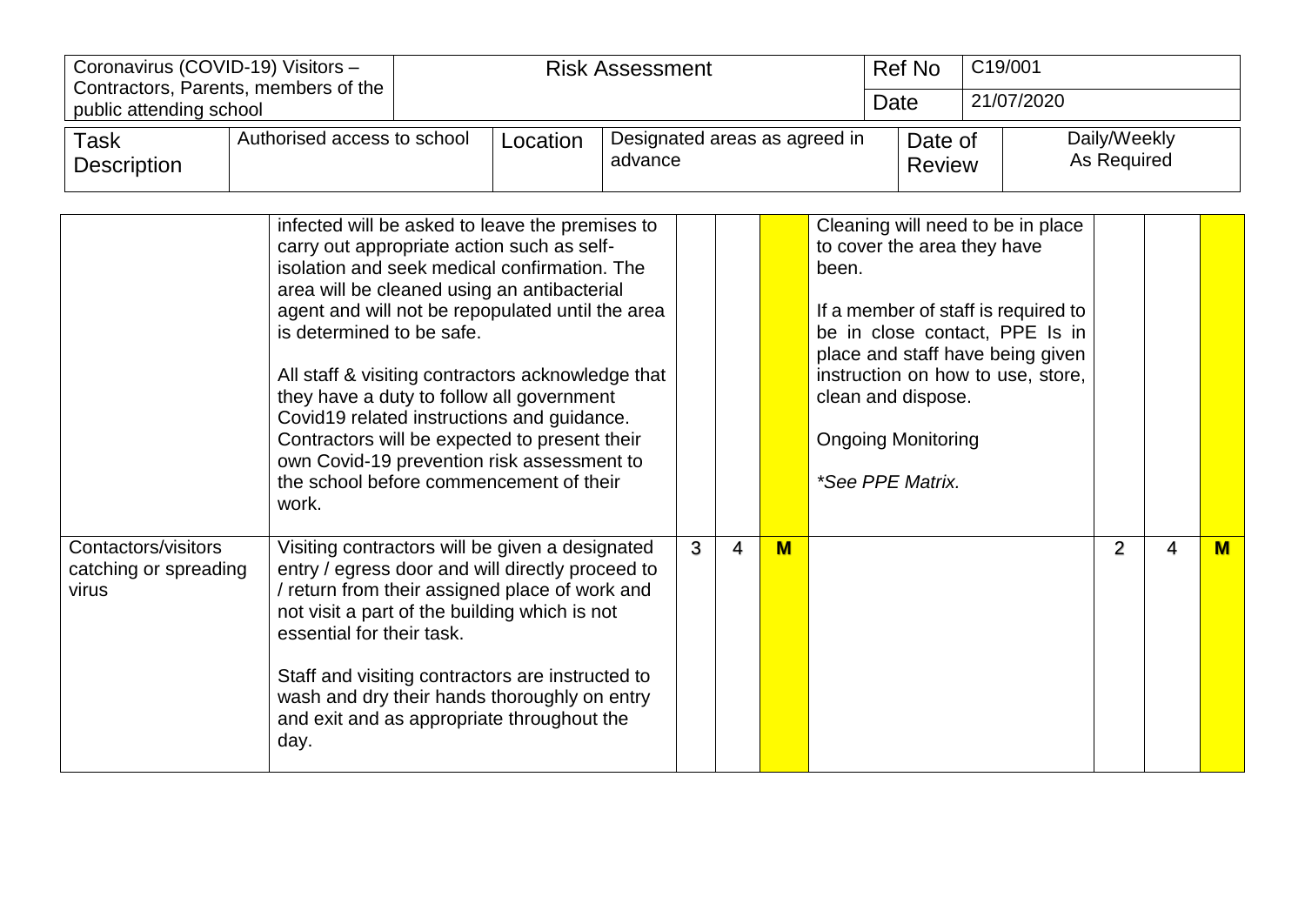| Coronavirus (COVID-19) Visitors - | Contractors, Parents, members of the |          | <b>Risk Assessment</b>                   | Ref No                   | C19/001                     |
|-----------------------------------|--------------------------------------|----------|------------------------------------------|--------------------------|-----------------------------|
| public attending school           |                                      |          |                                          | Date                     | 21/07/2020                  |
| Task<br><b>Description</b>        | Authorised access to school          | Location | Designated areas as agreed in<br>advance | Date of<br><b>Review</b> | Daily/Weekly<br>As Required |

| The minimum number of staff and visiting<br>contractors with access to areas or floors will<br>be maintained and strictly managed.                                                                                                                           |  |  |  |  |
|--------------------------------------------------------------------------------------------------------------------------------------------------------------------------------------------------------------------------------------------------------------|--|--|--|--|
| Staff and visiting contractors will observe each<br>other's movements, maintaining a minimum of<br>1m and when possible 2m between each other<br>at all times.                                                                                               |  |  |  |  |
| Staff and visiting contractors are instructed to<br>minimise as much as is reasonably practicable<br>touching any surface.                                                                                                                                   |  |  |  |  |
| A rota may be put in place so that frequency<br>and duration of individual staff and visiting<br>contractors can be reduced to as low a level as<br>reasonably practicable.                                                                                  |  |  |  |  |
| The senior contractor will take responsibility for<br>the conduct of the personnel in his charge and<br>will ensure that the work they undertake will<br>pose no Covid-19 risk to the general school<br>population and the visiting contractor<br>personnel. |  |  |  |  |
| The Head of School will take responsibility for<br>the conduct of the general school population                                                                                                                                                              |  |  |  |  |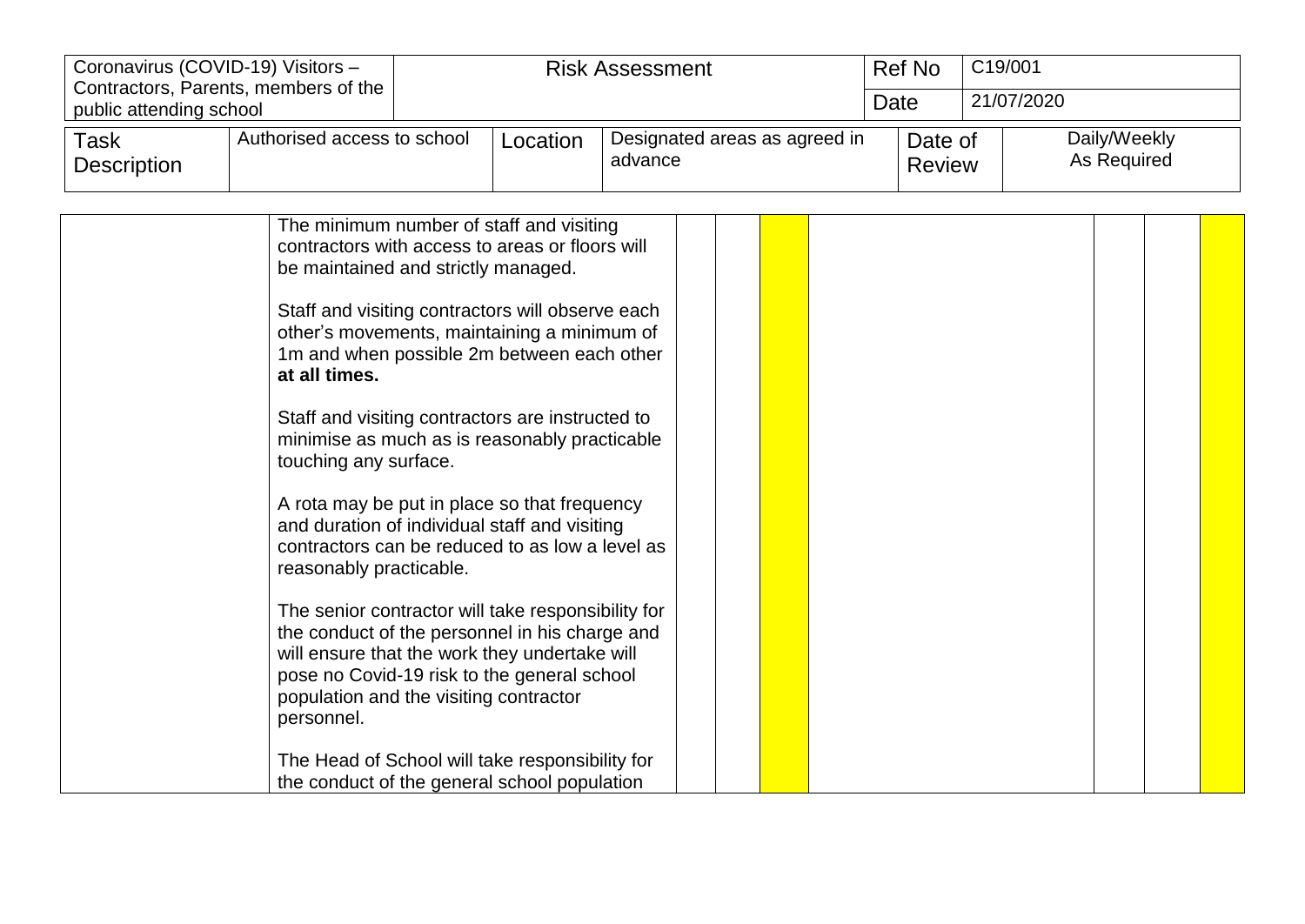| Coronavirus (COVID-19) Visitors - | Contractors, Parents, members of the |          | <b>Risk Assessment</b>                   | Ref No                   | C19/001 |                             |
|-----------------------------------|--------------------------------------|----------|------------------------------------------|--------------------------|---------|-----------------------------|
| public attending school           |                                      |          |                                          | Date                     |         | 21/07/2020                  |
| Task<br><b>Description</b>        | Authorised access to school          | Location | Designated areas as agreed in<br>advance | Date of<br><b>Review</b> |         | Daily/Weekly<br>As Required |

|                                                                                                                                                                  | and will ensure that no school activity will pose<br>Covid-19 risk to the visiting contractors.                                                                                                                                                                                                                                                                                                                                                                                                                                                                                                                                      |   |   |     |   |   |  |
|------------------------------------------------------------------------------------------------------------------------------------------------------------------|--------------------------------------------------------------------------------------------------------------------------------------------------------------------------------------------------------------------------------------------------------------------------------------------------------------------------------------------------------------------------------------------------------------------------------------------------------------------------------------------------------------------------------------------------------------------------------------------------------------------------------------|---|---|-----|---|---|--|
| <b>Potential Symptoms</b><br>(General)<br>Significant breathing<br>difficulty.<br><b>High Temperature</b><br>Coughing and<br>sneezing<br>Loss of taste and smell | Steps to reduce the likelihood of catching or<br>spreading germs:<br>Cover your mouth and nose with a<br>tissue or your sleeve (not your hands)<br>when you cough or sneeze<br>Put used tissues in the bin immediately<br>Wash your hands with soap and water<br>often – use hand sanitiser gel if soap<br>and water are not available<br>Try to avoid close contact with people<br>who are unwell<br>Don't touch your eyes, nose or mouth if<br>your hands are not clean<br>Individual to seek assistance from<br>another responsible person if a child<br>needs to be escorted to a secure<br>location due to potential infection. | 3 | 4 | $M$ | 3 | 4 |  |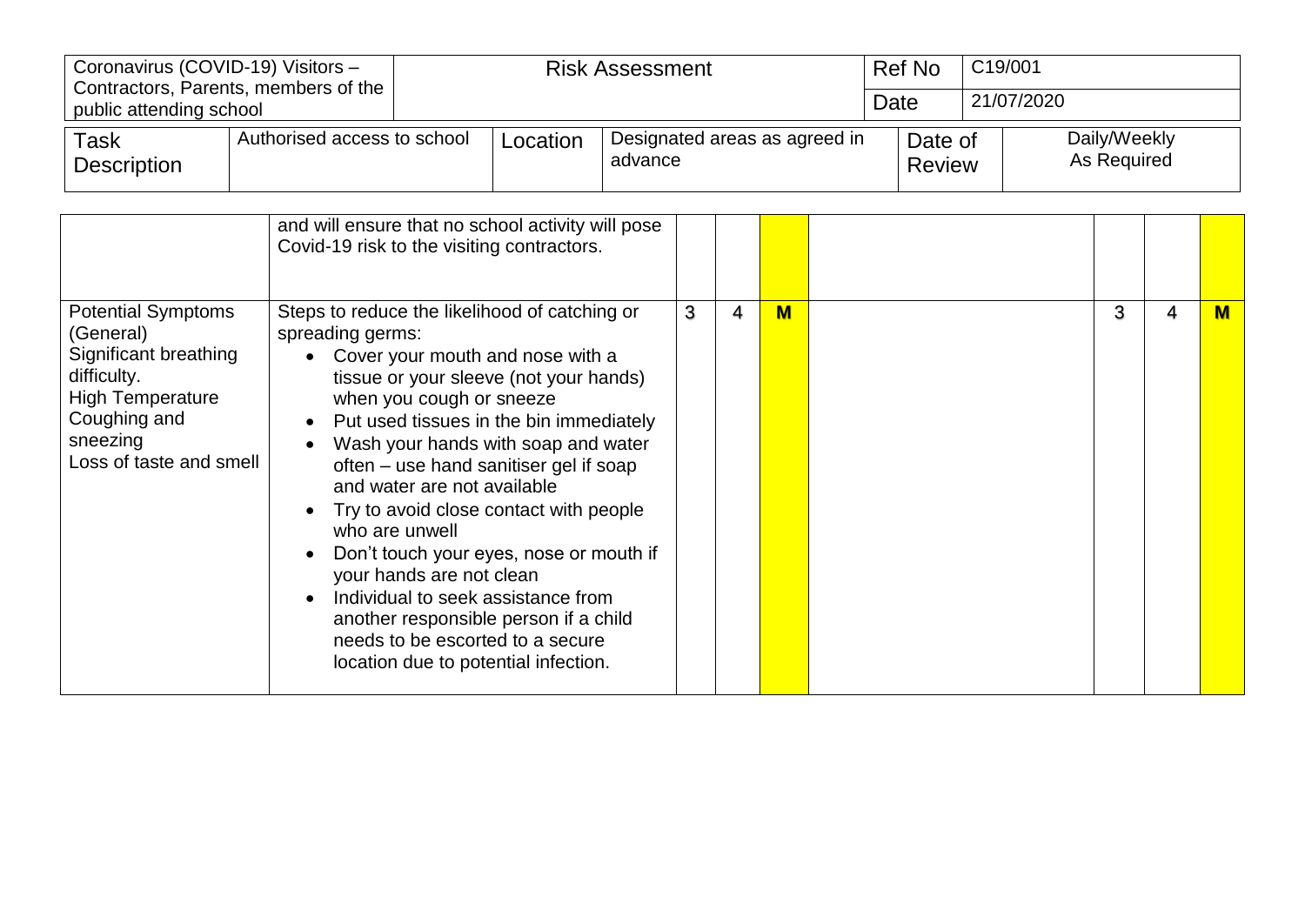| Coronavirus (COVID-19) Visitors -<br>Contractors, Parents, members of the<br>public attending school |                             | <b>Risk Assessment</b> |          |                                          | Ref No                   | C19/001                     |
|------------------------------------------------------------------------------------------------------|-----------------------------|------------------------|----------|------------------------------------------|--------------------------|-----------------------------|
|                                                                                                      |                             |                        |          |                                          | Date                     | 21/07/2020                  |
| Task<br><b>Description</b>                                                                           | Authorised access to school |                        | Location | Designated areas as agreed in<br>advance | Date of<br><b>Review</b> | Daily/Weekly<br>As Required |

## **Risk Assessment Notes:**

If there is a suspected outbreak in a school, reviews should be considered in case high risk individuals will need to be removed from the risk. This may mean working in a restricted area or asking the individual who is at higher risk to work from home.

The normal duties of consultation on health and safety matters still apply during the pandemic. Section 2(6) HSWA states:

"It shall be the duty of every employer to consult any such representatives with a view to the making and maintenance of arrangements which will enable him and his employees to co- operate effectively in promoting and developing measures to ensure the health and safety at work of the employees, and in checking the effectiveness of such measures."